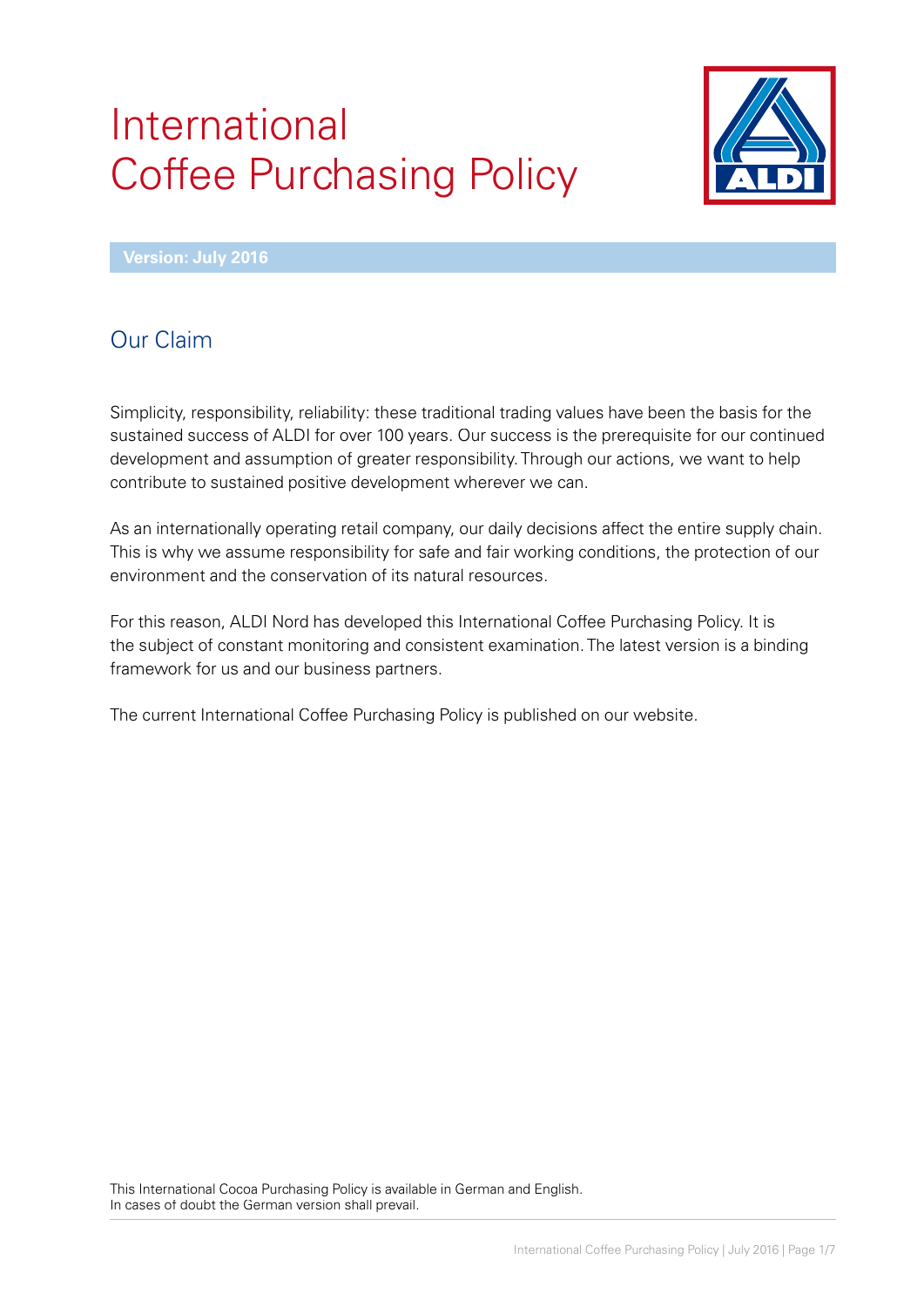## 1. Background

Coffee is one of the most important commodities worldwide. The cultivation of coffee provides the livelihood for approximately 25 million smallholder farmers in Africa, Asia and Latin America. Around the globe, more than 100 million people are involved in the trading and processing of coffee. Numerous stages are required to turn the raw commodity into the final product. In this respect, it is essential to secure the quality of the raw materials and to assume responsibility within the coffee value chain.

Together with other stakeholders involved in the coffee market, ALDI Nord develops and implements social, environmental and economic sustainability standards, in order to address the following challenges, amongst others:

#### **social**

- **I** economic and political instability in the main producing countries;
- I increasing rural exodus due to insufficient prospects in coffee farming for future generations;

#### **environmental**

- I climate change and the associated increasing periods of drought, flooding and pest infestation;
- I inferior soil quality, particularly due to monocultures;
- **I** cultivation measures and agricultural systems insufficiently adapted to resource conservation and climate change;

#### **economic**

- I the predominance of smallholder structures implicating the high dependency of the farmers on coffee cultivation as their main source of income;
- **I** limited financial resources for much-needed investment, and lack of access to technical equipment and materials.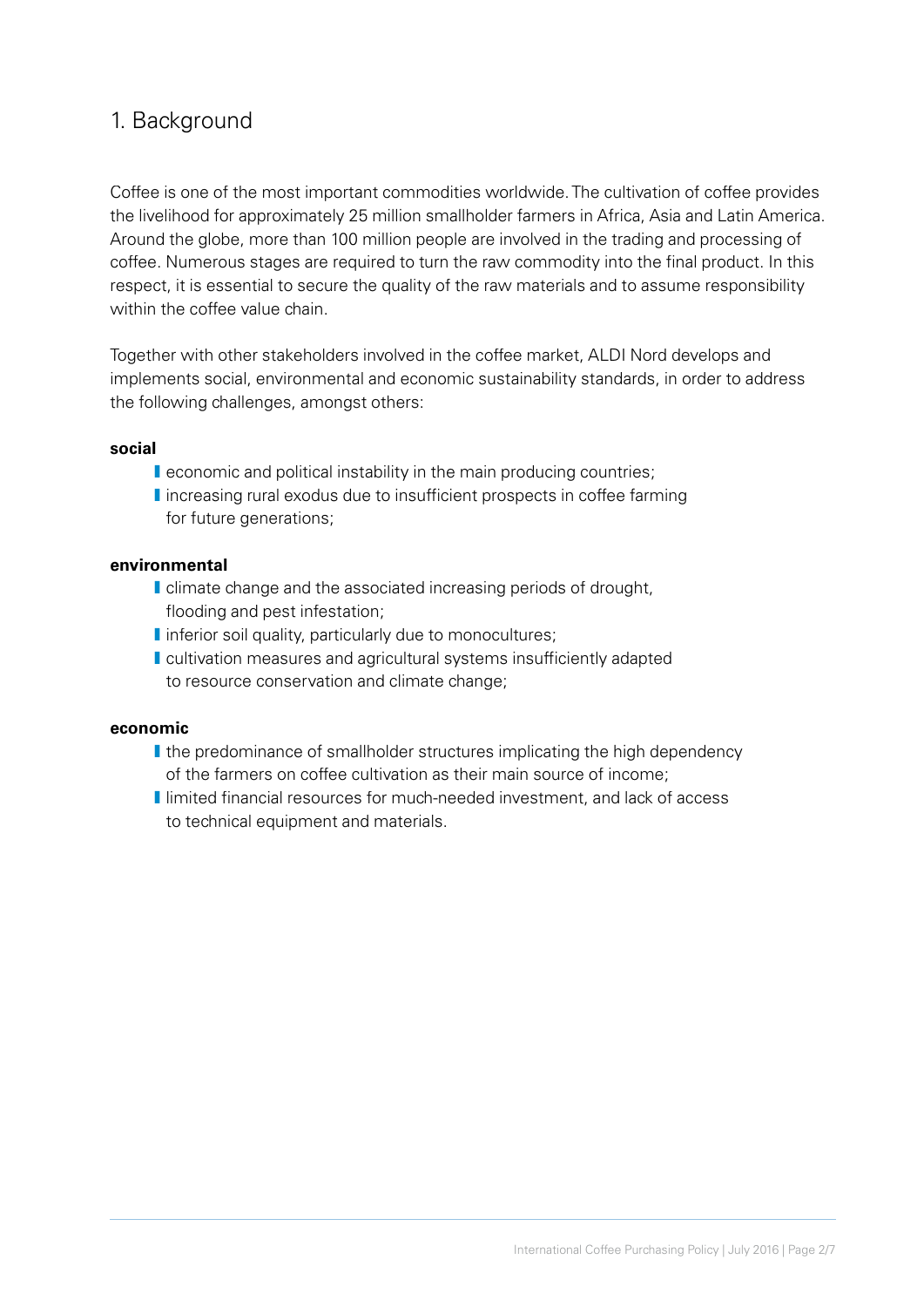# 2. Scope of application

This International Coffee Purchasing Policy applies to all national and international private label products containing roasted coffee (whole beans, ground coffee, coffee pads, capsules and instant coffee), soluble coffee products (such as e.g. cappuccino and iced coffee) and chilled coffee drinks. Special offers containing coffee products shall also be covered by the defined scope of application.

**Cooperation is carried out exclusively with business partners who work in harmony with our International Coffee Purchasing Policy.**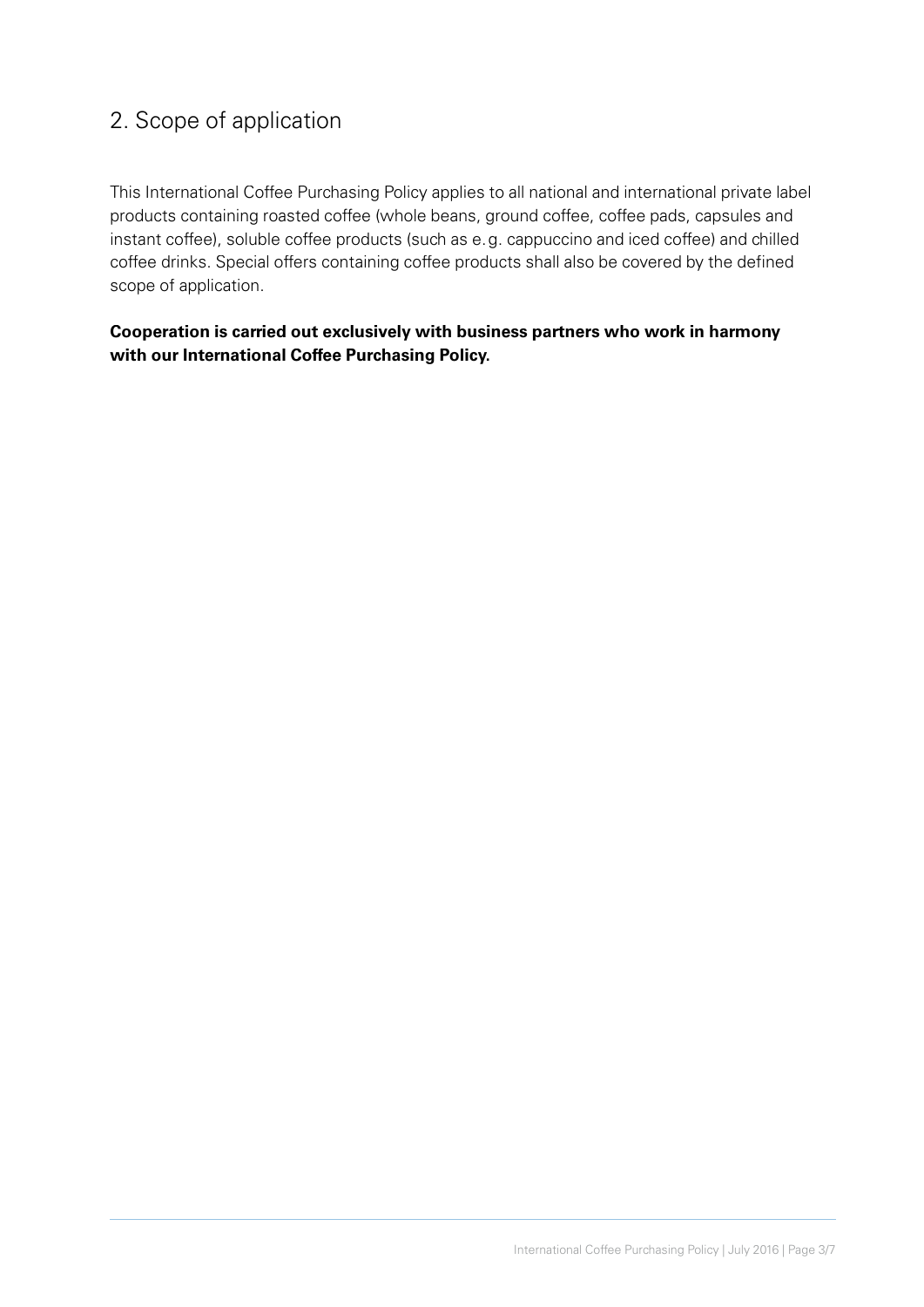## 3. Our goals

ALDI Nord develops targets and measures relating to the topic of coffee with close coordination between the business divisions of corporate responsibility, purchasing and quality control as well as with its business partners. ALDI Nord takes into account recommendations from external experts and the expectations of relevant stakeholders. Targets and measures are developed on a continuous basis.

Within the framework of the International Coffee Purchasing Policy, ALDI Nord has set out the following objectives:

## **I. Promotion of sustainable coffee farming and the improvement of working conditions and living conditions of smallholder farmers involved in coffee farming and their families**

 Together with our business partners, we are committed, within the scope of internationally recognized sustainability standards (UTZ, Fairtrade and Rainforest Alliance), to promoting and implementing social, economic and environmental standards in order to attain sustainability improvements in the coffee industry. UTZ, Fairtrade and Rainforest Alliance, for instance, are members of the **International Social and Environmental Accreditation and Labelling Alliance (ISEAL)** and contribute towards the sustainability targets and standards in the coffee industry being globally promoted, reliably represented and monitored on a regular basis.

### **II. Integral coffee project**

 We will continue to promote the sustainable cultivation of coffee by taking part in an integral project, which runs over a period of several years supporting smallholder farmers in sustainable coffee production. The target is to enhance productivity and quality as well as the capabilities in dealing with the consequences of climate change.

### **III. International changeover to only certified coffee for private label products**

 ALDI Nord is represented in nine European countries. Within our defined scope of application, we aim to switch at least **30 percent** of our sourced green coffee to sustainably certified primary product by the **end of 2016**. In doing so, we accept the **UTZ**, **Fairtrade**, **Rainforest Alliance** and **EU organic** standards.

 Moreover, within our defined scope of application, we strive to constantly increase the certified share of our green coffee by the **end of 2020**. In doing so, we likewise accept the **UTZ**, **Fairtrade**, **Rainforest Alliance** and **EU organic** standards.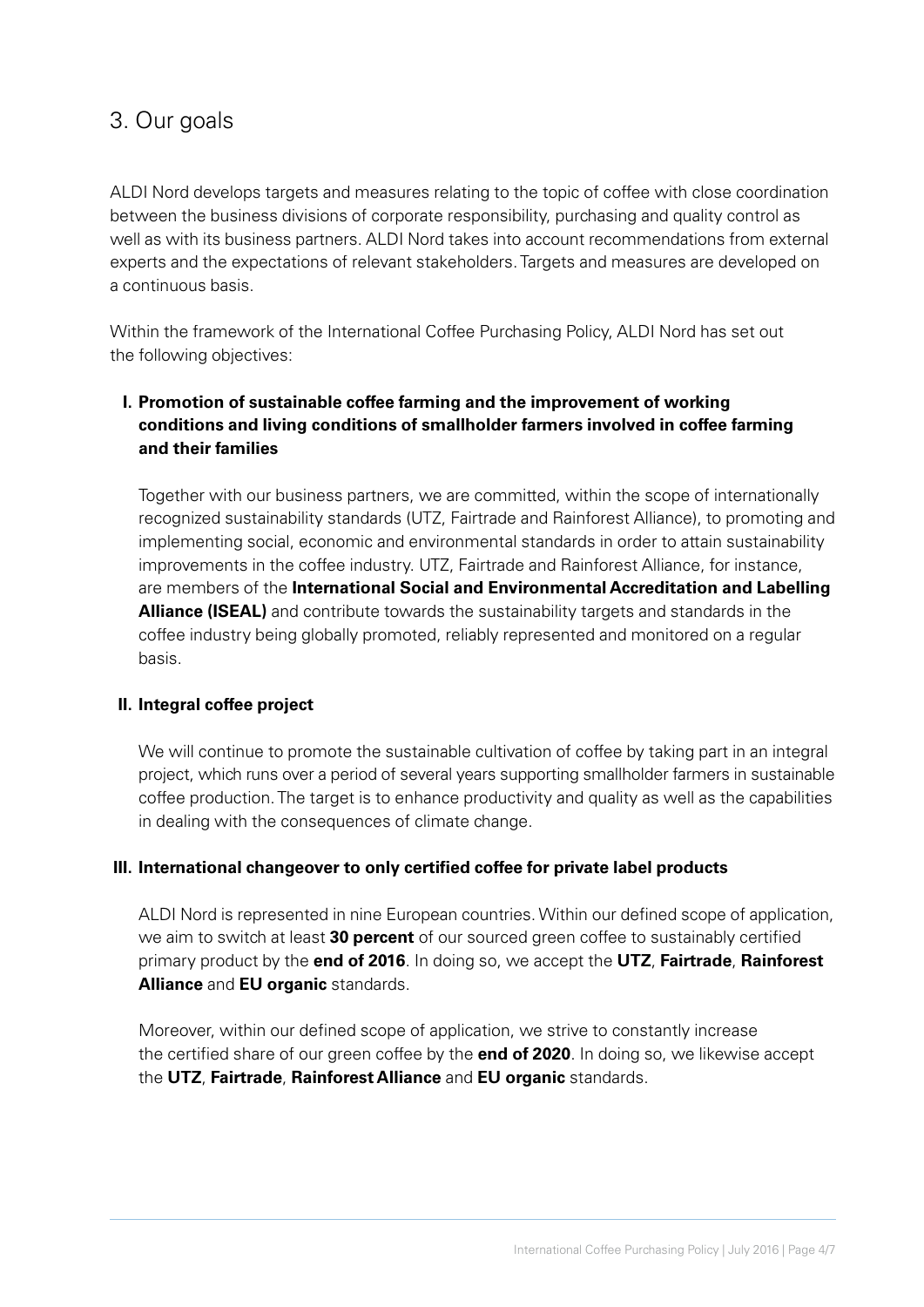## **IV. Transparent communication and sensitisation of stakeholder groups on the importance of sustainably produced coffee**

 A change in coffee farming can only be achieved through the joint action of all stakeholders.

 ALDI Nord therefore commits to comprehensively informing employees, customers and business partners on the background and reasons for sustainable coffee farming and to raise awareness of the importance of the issue.

### **ALDI Nord achieves this, for instance, through:**

- I internal circulars, information flyers and the integration of our International Coffee Purchasing Policy into our internal training programme;
- **I** our weekly magazine and information brochures;
- **I** our website, where consumers can find more information on the topics of sustainability and quality, as well as on the internationally recognised certification standards in the coffee sector;
- I and the active promotion of products containing coffee from sustainable production.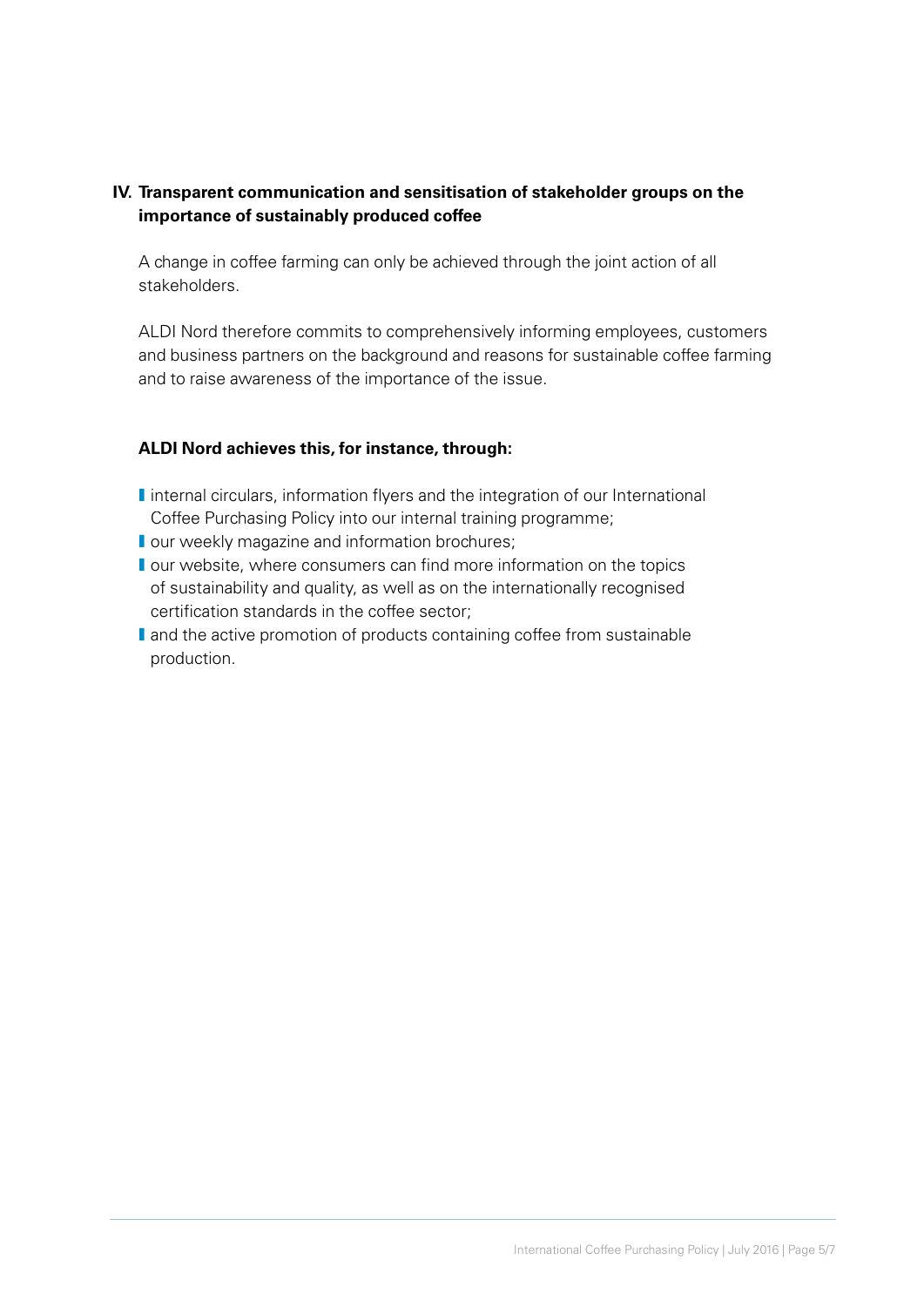## 4. Transparency and traceability

In creating its assortment offer in the area of 'products with coffee content', ALDI Nord is oriented towards the recognised sustainability standards of **UTZ**, **Fairtrade**, **Rainforest Alliance** and **EU organic**, and contributes to a considerable improvement in traceability and transparency in the coffee supply chain. Traceability and transparency both form two essential components of the sustainable procurement and marketing of coffee for ALDI Nord.

In order to provide consumers with traceability of the sustainable coffee products available at ALDI Nord, we will continue to expand our own traceability system, enhance cooperation with recognised sustainability standards and, in this respect, particularly make use of QR or tracking codes.